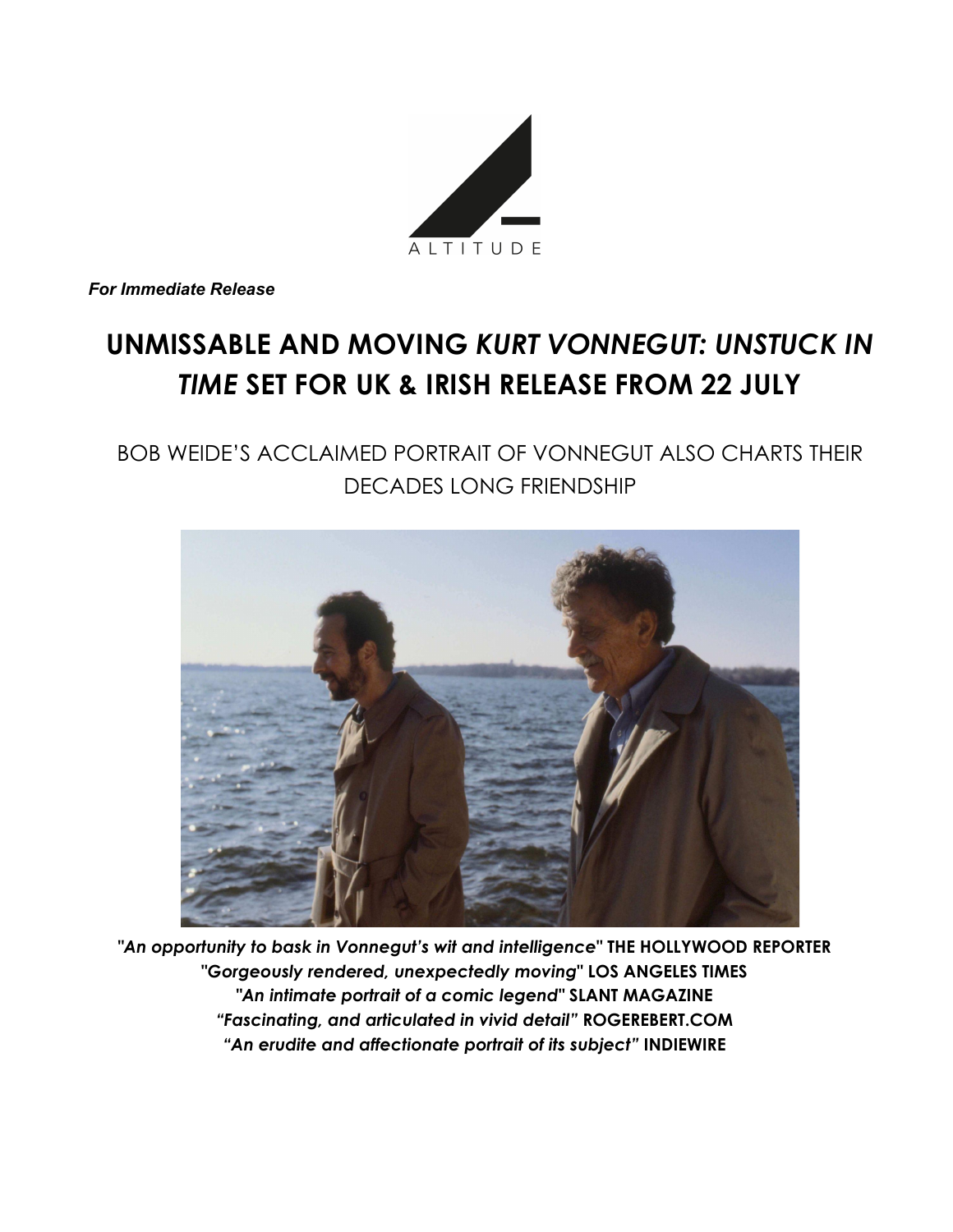### **"Beguiling… the viewer feels like they have spent a couple of hours' in Vonnegut's affable, smart and funny company" THE GUARDIAN**

**8 June 2022, London UK** - Altitude announce that the brilliantly thought-provoking and poignant *KURT VONNEGUT: UNSTUCK IN TIME* is being released in UK and Irish cinemas and on [Altitude.film](http://www.altitude.film) and other digital platforms from 22 July.

*KURT VONNEGUT: UNSTUCK IN TIME* is a remarkable, essential tribute to the iconoclastic superstar author, guru, philosopher and oracle who wrote, hilarious and scathingly about how to act decently in an indecent society. This decades-in-the-making feature documentary - the first of its kind on Vonnegut, and released in the centenary year of his birth - is a wildly entertaining and enlightening look at the author's upbringing and his creative output, supplemented with a wealth of never before seen footage.

Shooting began in 1988 after fledging filmmaker Robert Weide (*CURB YOUR ENTHUSIASM, LENNY BRUCE: SWEAR TO TELL THE TRUTH*) wrote a tentative letter to his literary idol proposing a documentary on Vonnegut's life and work: the resulting film reflects the friendship and bond Weide and Vonnegut formed over the years.

In the film, past, present, and future cease to become linear as Weide strives to get an overview of his subject's life and his own role in it. *KURT VONNEGUT: UNSTUCK IN TIME* is first and foremost a biography of a beloved American author. But it also documents a filmmaker's odyssey as he examines the impact of a writer's legacy on his own life, extending far beyond the printed page.

A superb introduction for the uninitiated, this is an astonishingly revealing, beautifully rich and almost unbearably moving document of a true American literary legend, whose skewed, prophetic visions are more vital and astonishing now than ever before.

### *WATCH THE OFFICIAL TRAILER [HERE](https://youtu.be/j6_7HG2ey8k)*

**SYNOPSIS:** The film spans Vonnegut's childhood in Indianapolis, his experiences during World War TWO, his marriage, family, and divorce, his early careers as a publicist for General Electric and a car salesman, and his long years as a struggling writer, leading to eventual superstardom in 1969 following the publication of his lightning-bolt anti-war novel *Slaughterhouse-Five*.

## *KURT VONNEGUT: UNSTUCK IN TIME* **IS RELEASED IN UK AND IRISH CINEMAS AND ON [ALTITUDE.FILM](http://www.altitude.film) AND OTHER DIGITAL PLATFORMS FROM 22 JULY**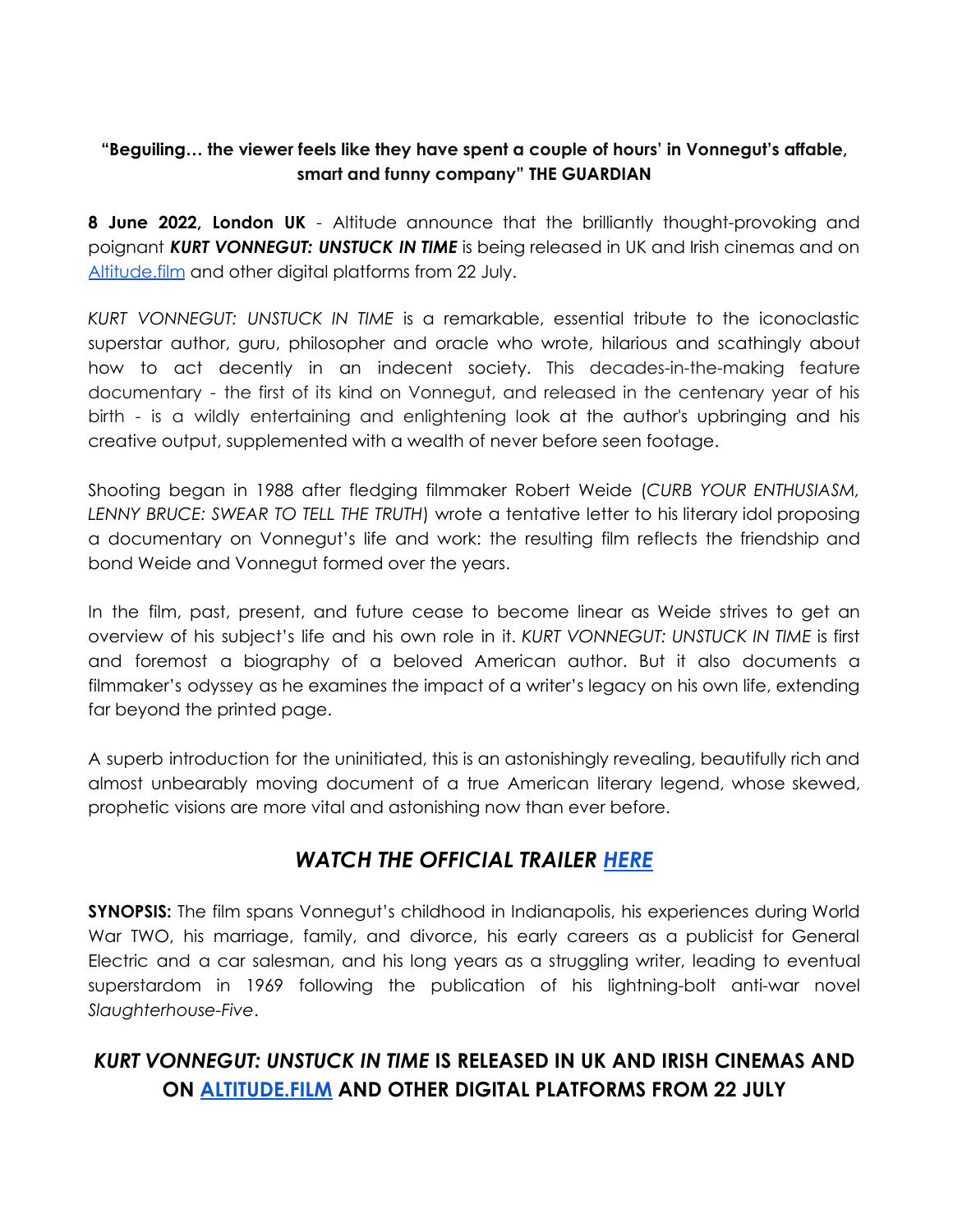#KurtVonnegutDoc **Twitter** [@AltitudeFilms](http://email.fetch.fm/c/eJxNzUsKwyAURuHVxKH4q1UycJAH2YfRGxQMLfGGbr8ZFs7kG50cjt2IGrTCqLwBDLyFhFxXzMvm52WxExzcYNVBnIo8TlHC6EibrHYyyJTii_aYE7T1DnBOR9FCYf70wUyD3p74W5npkul9PpoaV74zbbWdXVyhxxyv-rf4AUEjLPc) **Facebook** [Facebook/AltitudeFilmDistribution](http://email.fetch.fm/c/eJxNzTkOgzAQQNHT4NKasY0dChcs4h5esBgF4ggGcf1QRvrVa372JWpBXgF24DSiRmdQopwmHMbZDeNoerRoGwNl4bTKsovVW8DsIoKNLbYp6wIqRQUvjZ3pElix-ZX5eza6b9T8dN-3LCEtsda3THV_KGxMfOWl0LZnOvmgeDHVjzj8GXI46G_5A_7fMqw) **Instagram** [@altitudefilmUK](http://email.fetch.fm/c/eJxNjUEOgyAUBU8DS8IXhLpgoRjvAX4ppNI2gPH6ZdlkVjN5eWiCFzSZgcPEtQAQoCUwYOsKi930Yq2cQYEikoej7ZGFTKNRu8IwSoHo8Ahi0kdQvT80jIDce3qa2Nq3EjGTYevc983Suzb3LC6z_ZO7c2dL7er7dObr1QUtpjp0Jf2d_QBGvjED) **Altitude** on [YouTube](http://email.fetch.fm/c/eJxNjrsOgjAYRp8GNht-eoOhA5ewaIyGMDiW0gYUKIEi-vZ2NPmGk3OWrxOmxeEg4gjSiGMADJwAAlSWkBcVz4uCZMCABSQy2qkemSnshSHATZRwpqlMmWqZkVQRLYnBNEloGo6id27ZApwFceV3HAf62t3trUbKTt6oXs6zHj01xfnyaGsb59dav5oqfS7T53a6-_QeOm23cBWb7OQ6_J34AcGWN6k) [www.altitude.film](http://www.altitude.film)

For further information, please contact;

**Fetch [Publicity](https://fetch.fm/altitude-film-entertainment/altitude-film-entertainment-little-monsters/)**: Sadari Cunningham [Sadari@fetch.fm](mailto:Sadari@fetch.fm)

**Altitude:** Mark Jones, Head of Publicity at Altitude [markjones@altitudefilment.com](mailto:markjones@altitudefilment.com)

#### **NOTES TO EDITORS**

#### **ABOUT ALTITUDE**

**Altitude Media Group** is the independent UK based studio launched in 2012 by chairman Will Clarke and joint-CEO Andy Mayson. The group comprises of **Altitude Film Production, Altitude Film Sales** with Managing Director Mike Runagall**, Altitude Film Distribution** with Managing Director Lia Devlin, **Altitude Factual** with Managing Director Paul Sowerbutts and **Altitude Television**. Since 2020, US based investment group 30WEST have held a significant minority stake in the group.

Since launching in 2013 **Altitude Film Distribution** have proudly supported talented filmmakers and given their films the dynamic and bold releases they deserve.

To date Altitude have championed over 150 films, ranging from the Academy and BAFTA award-winners*, MOONLIGHT, ROCKS, MINARI, 20 FEET FROM STARDOM, AMY, I AM NOT YOUR NEGRO* through to critically acclaimed *THE FLORIDA PROJECT, DIEGO MARADONA, LADY MACBETH, BEAST, THE RIDER, LES MISÉRABLES, WHITNEY* and more.

Altitude's recent releases include *LANCASTER*, Clio Barnard's BIFA award winning *ALI & AVA,* Blerta Basholli's triple Sundance Film Festival-winner *HIVE, THE REAL CHARLIE CHAPLIN* from BAFTA nominees Peter Middleton and James Spinney, Palme D'Or winner *TITANE* from writer and director Julia Ducournau, Oliver Stone's *JFK REVISITED: THROUGH THE LOOKING GLASS,*